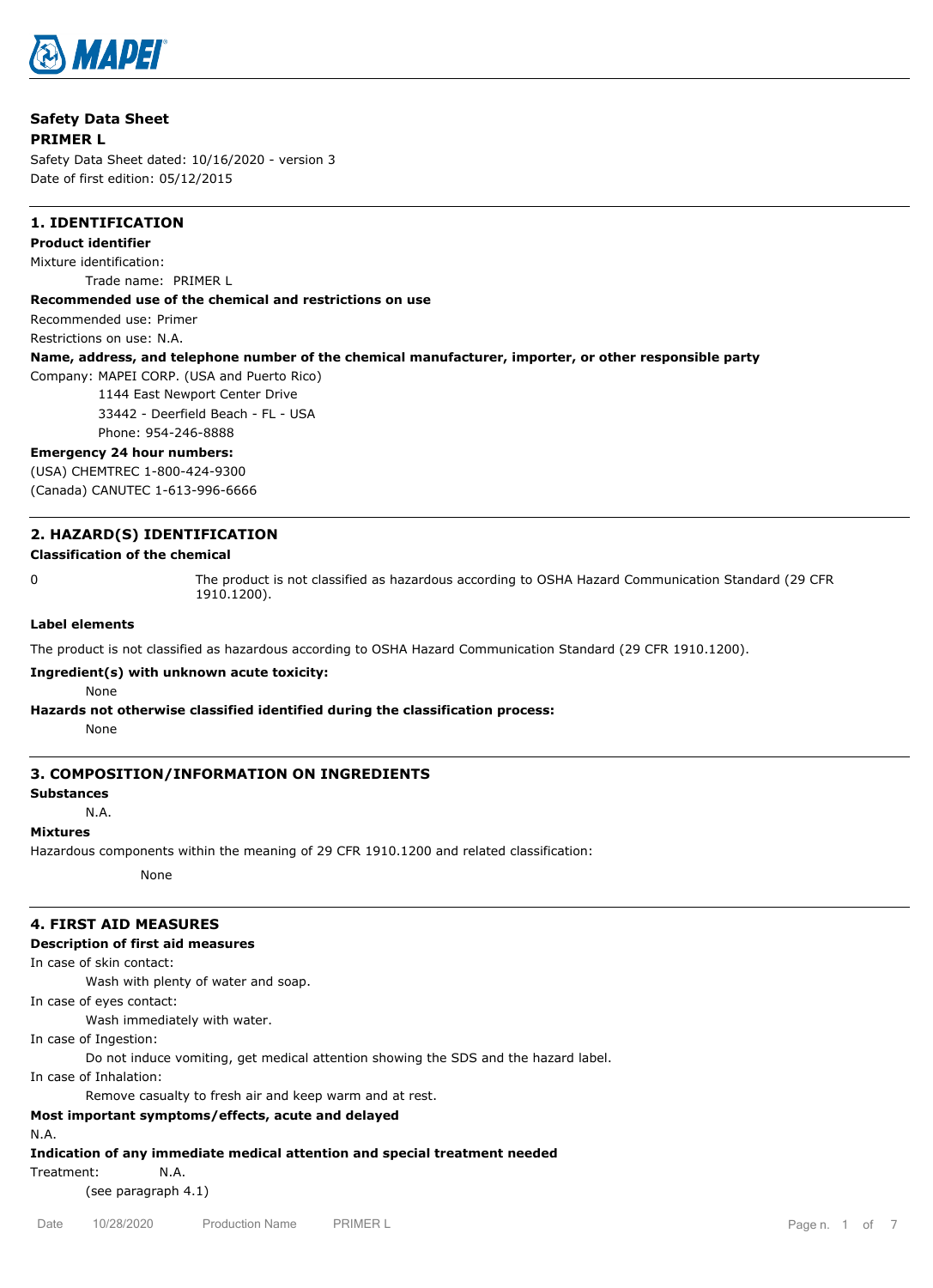## **5. FIRE-FIGHTING MEASURES**

## **Extinguishing media**

Suitable extinguishing media:

Water.

Carbon dioxide (CO2).

# **Unsuitable extinguishing media:**

## None in particular.

## **Specific hazards arising from the chemical**

Do not inhale explosion and combustion gases.

Burning produces heavy smoke.

Hazardous combustion products: N.A.

Explosive properties: N.A.

Oxidizing properties: N.A.

# **Special protective equipment and precautions for fire-fighters**

Use suitable breathing apparatus.

Collect contaminated fire extinguishing water separately. This must not be discharged into drains. Move undamaged containers from immediate hazard area if it can be done safely.

# **6. ACCIDENTAL RELEASE MEASURES**

# **Personal precautions, protective equipment and emergency procedures**

Wear personal protection equipment.

Remove persons to safety.

See protective measures under point 7 and 8.

# **Methods and material for containment and cleaning up**

Suitable material for taking up: absorbing material, organic, sand Wash with plenty of water.

## **7. HANDLING AND STORAGE**

## **Precautions for safe handling**

Avoid contact with skin and eyes, inhalation of vapours and mists.

Do not eat or drink while working.

See also section 8 for recommended protective equipment.

## **Conditions for safe storage, including any incompatibilities**

Storage temperature: N.A.

Incompatible materials:

None in particular.

Instructions as regards storage premises:

Adequately ventilated premises.

# **8. EXPOSURE CONTROLS/PERSONAL PROTECTION**

## **Control parameters**

No data available

Appropriate engineering controls: N.A.

## **Individual protection measures**

Eye protection:

Not needed for normal use. Anyway, operate according good working practices.

Protection for skin:

No special precaution must be adopted for normal use.

Protection for hands:

Not needed for normal use.

Respiratory protection:

N.A.

# **9. PHYSICAL AND CHEMICAL PROPERTIES**

## **Information on basic physical and chemical properties**

Physical state: Liquid Appearance and colour: white Odour: N.A.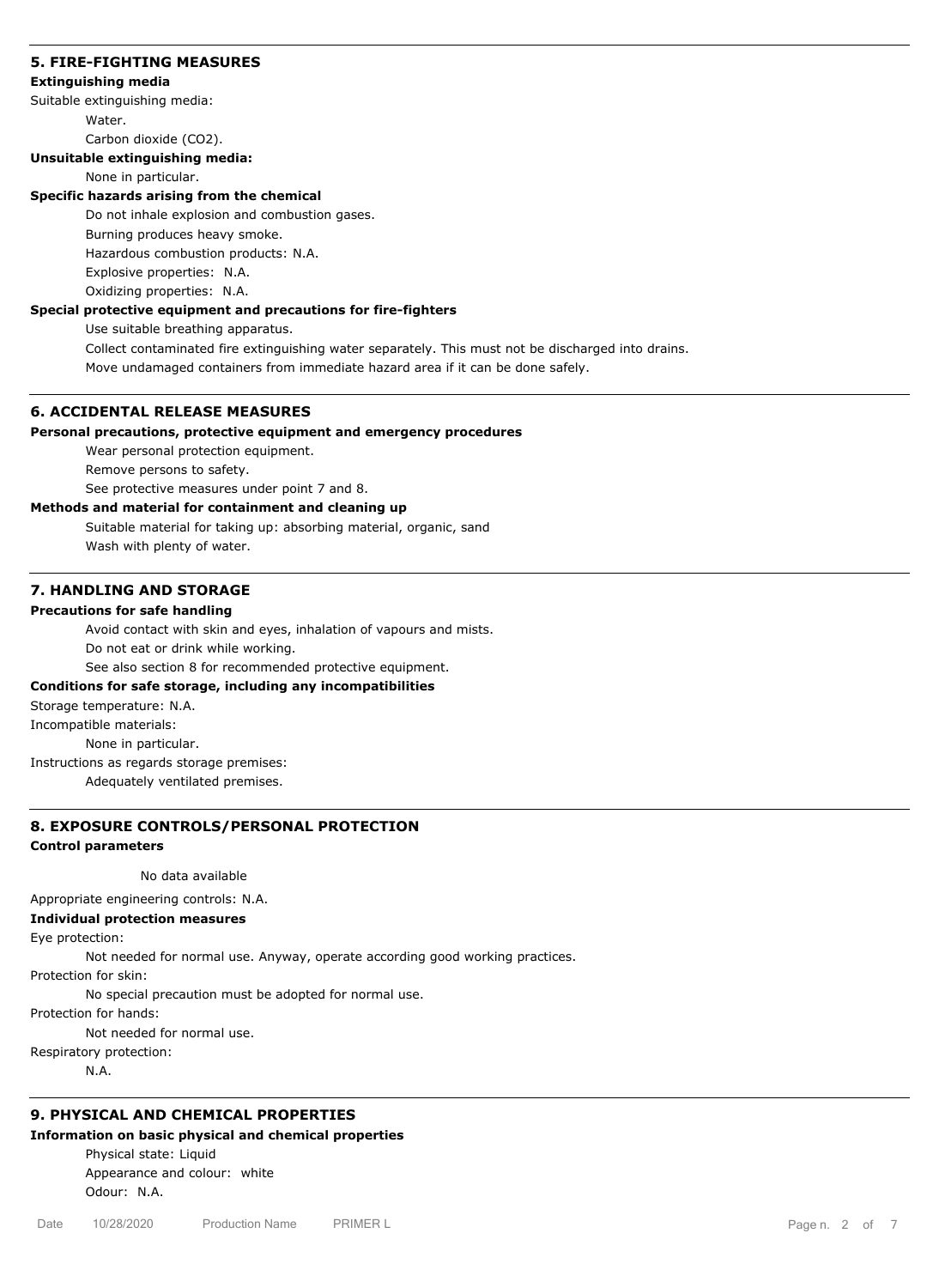Odour threshold: N.A. pH: 7.25 Melting point / freezing point: 0 °C (32 °F) Initial boiling point and boiling range: 100 °C (212 °F) Flash point: 100 °C (212 °F) Evaporation rate: Same as water Upper/lower flammability or explosive limits: N.A. Vapour density: N.A. Vapour pressure: N.A. Relative density: 1.15 g/cm3 Solubility in water: soluble Solubility in oil: N.A. Partition coefficient (n-octanol/water): N.A. Auto-ignition temperature: N.A. Decomposition temperature: N.A. Viscosity: N.A. Explosive properties: N.A. Oxidizing properties: N.A. Solid/gas flammability: N.A. Substance Groups relevant properties N.A.

# **Other information**

Miscibility: N.A. Fat Solubility: N.A. Conductivity: N.A.

## **10. STABILITY AND REACTIVITY**

## **Reactivity**

Stable under normal conditions

**Chemical stability**

Data not available.

# **Possibility of hazardous reactions**

## None. **Conditions to avoid**

Stable under normal conditions.

# **Incompatible materials**

None in particular.

**Hazardous decomposition products**

None.

## **11. TOXICOLOGICAL INFORMATION**

## **Information on toxicological effects**

Toxicological information of the product: No data available

#### **Substance(s) listed on the IARC Monographs:**

None

**Substance(s) listed as OSHA Carcinogen(s):**

None

## **Substance(s) listed as NIOSH Carcinogen(s):**

None

# **Substance(s) listed on the NTP report on Carcinogens:**

None

# **12. ECOLOGICAL INFORMATION**

# **Toxicity**

Adopt good working practices, so that the product is not released into the environment.

Eco-Toxicological Information:

# **List of Eco-Toxicological properties of the product**

No data available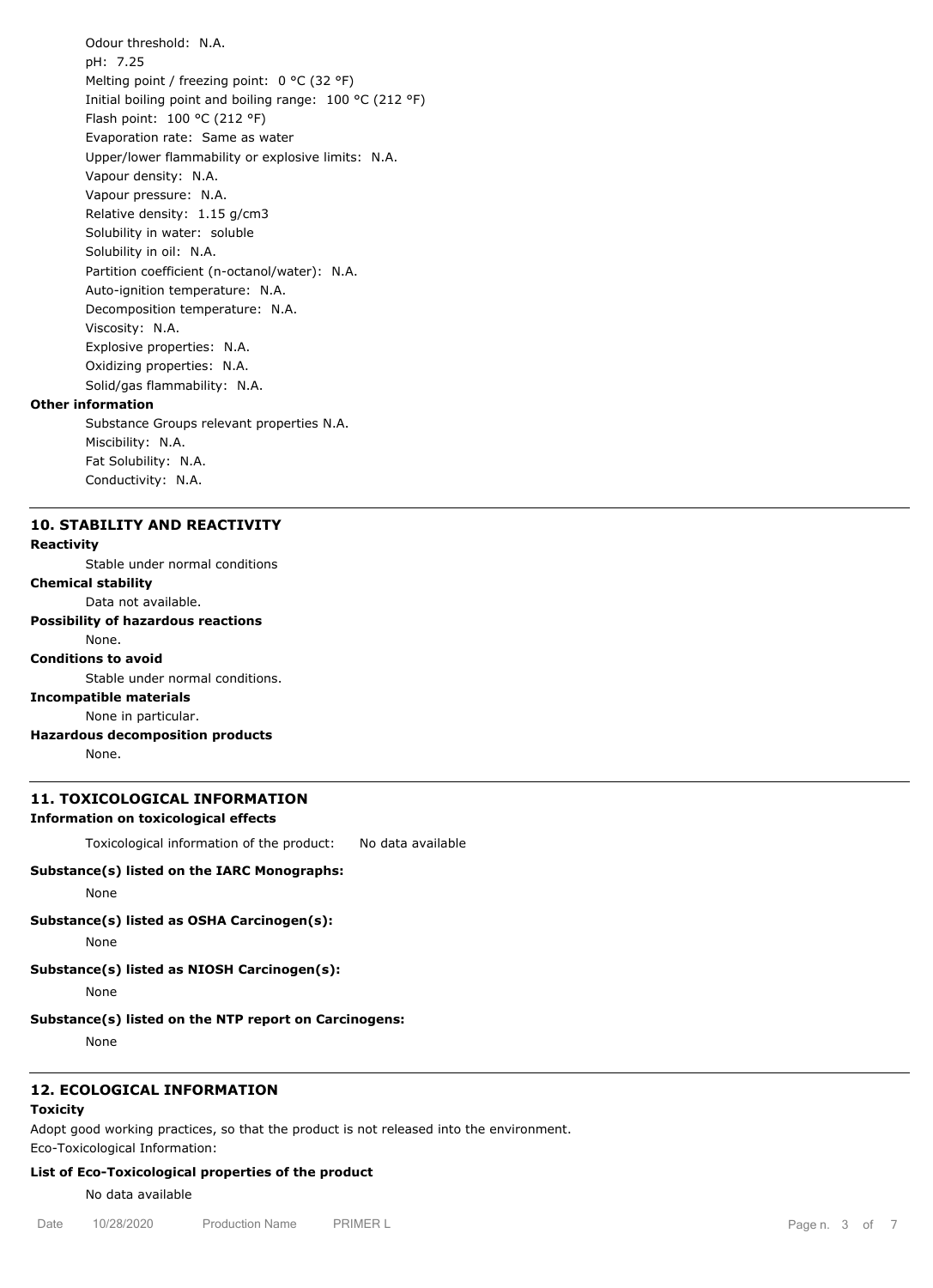### **Persistence and degradability**

N.A.

**Bioaccumulative potential**

N.A.

# **Mobility in soil**

N.A.

## **Other adverse effects**

N.A.

# **13. DISPOSAL CONSIDERATIONS**

## **Waste treatment methods**

The generation of waste should be avoided or minimized wherever possible. Recover if possible.

Methods of disposal:

Disposal of this product, solutions, packaging and any by-products should at all times comply with the requirements of environmental protection and waste disposal legislation and any regional local authority requirements.

Dispose of surplus and nonrecyclable products via a licensed waste disposal contractor.

Do not dispose of waste into sewers.

Clean waste packaging should be recycled when possible and authorized by the authority.

## Disposal considerations:

Do not allow to enter drains or watercourses.

Dispose of product according to all federal, state and local applicable regulations.

If this product is mixed with other wastes, the original waste product code may no longer apply and the appropriate code should be assigned.

Dispose of containers contaminated by the product in accordance with local or national legal provisions. For further information, contact your local waste authority.

Special precautions:

This material and its container must be disposed of in a safe way. Care should be taken when handling untreated empty containers. Avoid dispersal of spilled material and runoff and contact with soil, waterways, drains and sewers.

Empty containers or liners may retain some product residues. Do not re-use empty containers.

# **14. TRANSPORT INFORMATION**

## **UN number**

ADR-UN number: N/A DOT-UN Number: N/A IATA-Un number: N/A IMDG-Un number: N/A

### **UN proper shipping name**

ADR-Shipping Name: N/A DOT-Proper Shipping Name: N/A IATA-Technical name: N/A IMDG-Technical name: N/A

# **Transport hazard class(es)**

ADR-Class: N/A DOT-Hazard Class: N/A IATA-Class: N/A IMDG-Class: N/A

#### **Packing group**

ADR-Packing Group: N/A DOT-Packing group: N/A IATA-Packing group: N/A IMDG-Packing group: N/A

## **Environmental hazards**

Marine pollutant: No

Environmental Pollutant: N.A.

### **Transport in bulk according to Annex II of MARPOL73/78 and the IBC Code**

N.A.

## **Special precautions**

Department of Transportation (DOT): DOT-Special Provision(s): N/A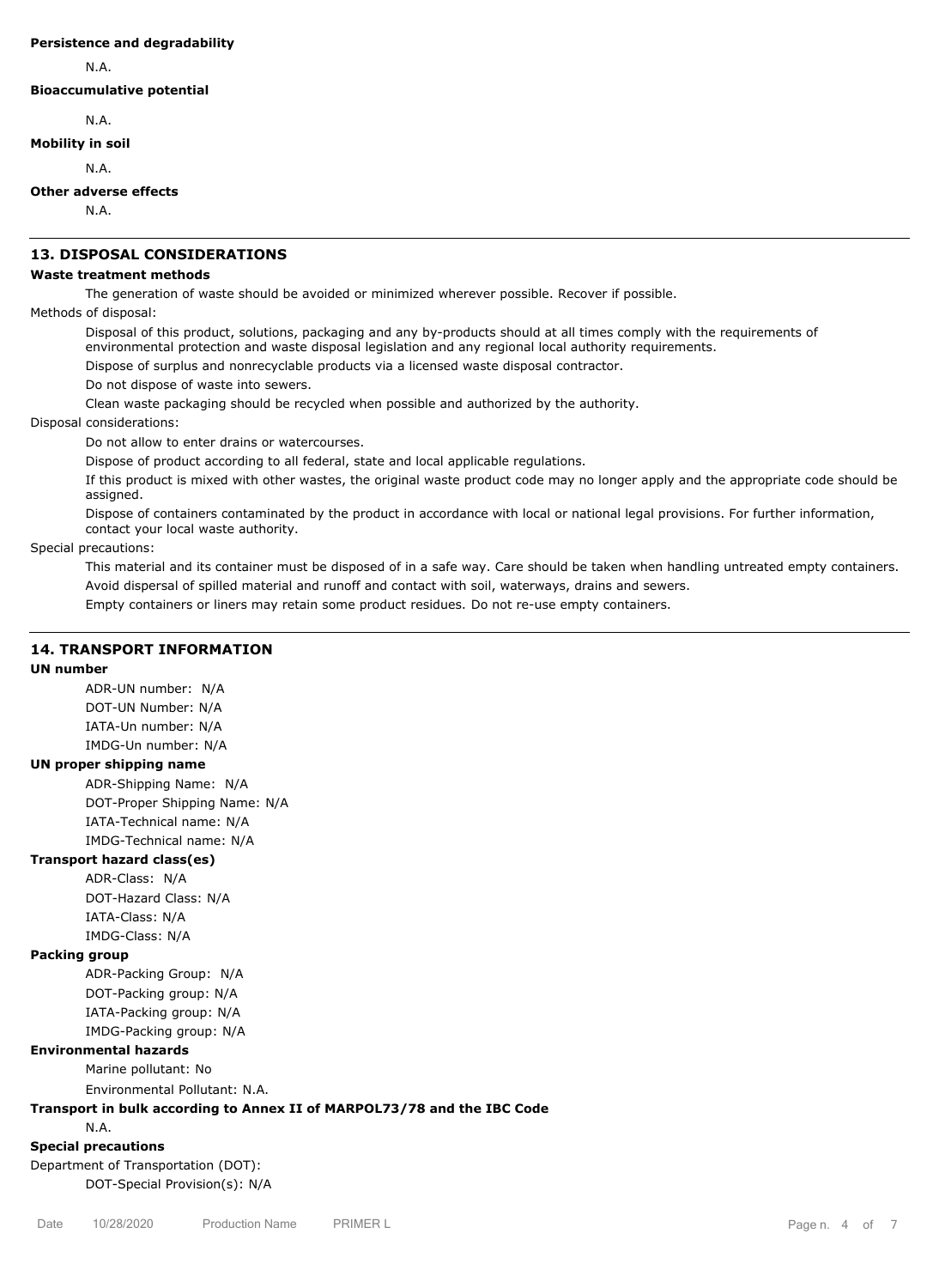DOT-Label(s): N/A DOT-Symbol: N/A DOT-Cargo Aircraft: N/A DOT-Passenger Aircraft: N/A DOT-Bulk: N/A DOT-Non-Bulk: N/A Road and Rail ( ADR-RID ) : ADR-Label: N/A ADR-Hazard identification number: N/A ADR-Transport category (Tunnel restriction code): N/A Air ( IATA ) : IATA-Passenger Aircraft: N/A IATA-Cargo Aircraft: N/A IATA-Label: N/A IATA-Subsidiary hazards: N/A IATA-Erg: N/A IATA-Special Provisioning: N/A Sea ( IMDG ) : IMDG-Stowage Code: N/A IMDG-Stowage Note: N/A IMDG-Subsidiary hazards: N/A IMDG-Special Provisioning: N/A IMDG-Page: N/A IMDG-Label: N/A IMDG-EMS: N/A IMDG-MFAG: N/A

# **15. REGULATORY INFORMATION**

# **USA - Federal regulations**

## **TSCA - Toxic Substances Control Act TSCA inventory:**

All the components are listed on the TSCA inventory

## **TSCA listed substances:**

No substances listed

# **SARA - Superfund Amendments and Reauthorization Act Section 302 - Extremely Hazardous Substances:**

No substances listed

# **Section 304 - Hazardous substances:**

No substances listed

# **Section 313 - Toxic chemical list:**

No substances listed

# **CERCLA - Comprehensive Environmental Response, Compensation, and Liability Act**

**Substance(s) listed under CERCLA:**

# No substances listed

# **CAA - Clean Air Act**

**CAA listed substances:**

#### No substances listed

# **CWA - Clean Water Act**

## **CWA listed substances:**

No substances listed

# **USA - State specific regulations**

## **California Proposition 65**

**Substance(s) listed under California Proposition 65:**

## No substances listed

# **Massachusetts Right to know**

**Substance(s) listed under Massachusetts Right to know:**

No substances listed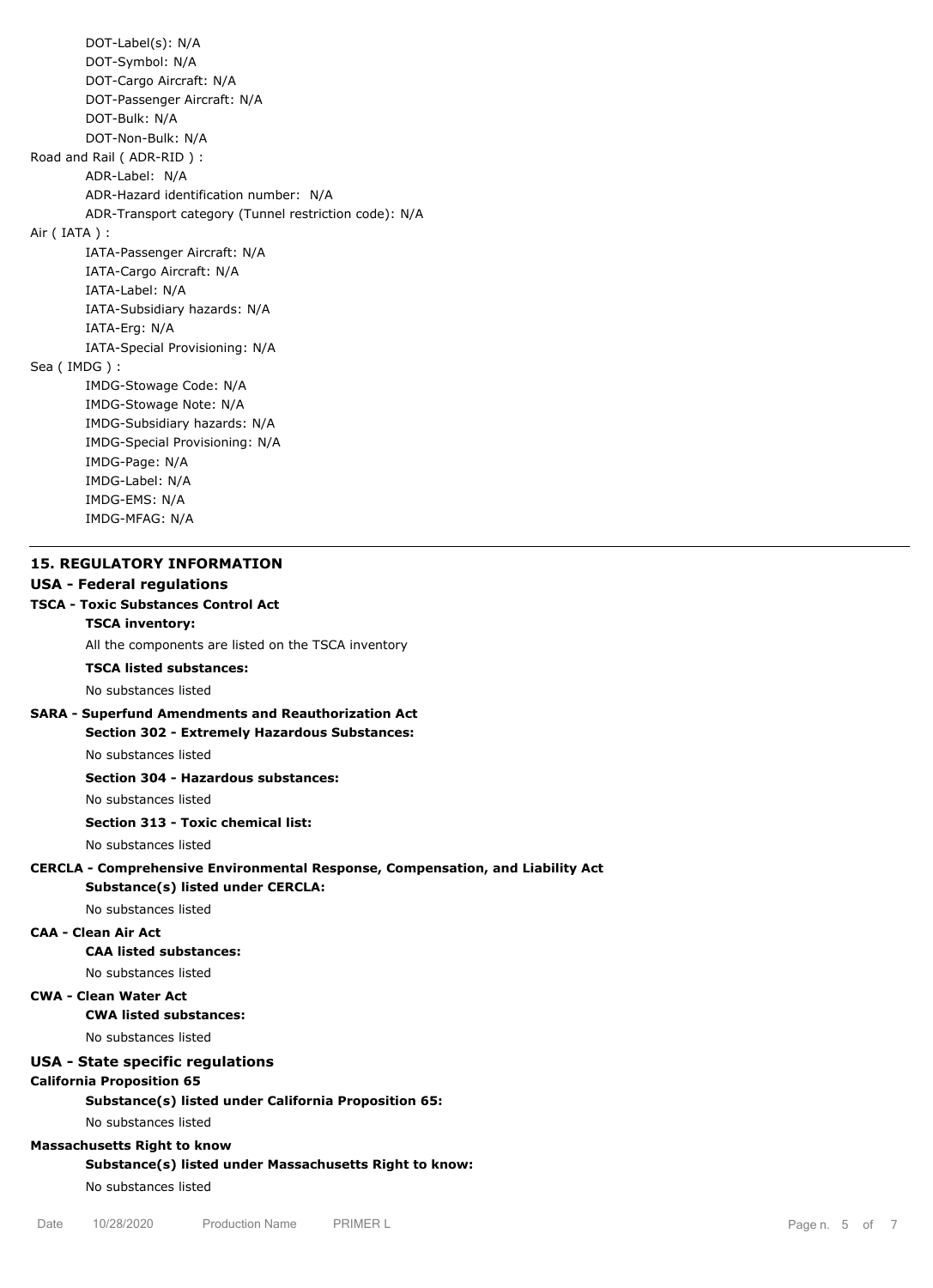## **Pennsylvania Right to know**

**Substance(s) listed under Pennsylvania Right to know:**

No substances listed

## **New Jersey Right to know**

**Substance(s) listed under New Jersey Right to know:**

No substances listed

## **Canada - Federal regulations**

## **DSL - Domestic Substances List**

## **DSL Inventory:**

All the substances are listed in the DSL.

# **NDSL - Non Domestic Substances List**

#### **NDSL Inventory:**

No substances listed

# **NPRI - National Pollutant Release Inventory**

**Substances listed in NPRI:**

No substances listed

# **16. OTHER INFORMATION**

Safety Data Sheet dated: 10/16/2020 - version 3 Product code: 2507 **Additional classification information**



HMIS Health: 0 = Minimal HMIS Health - Is health hazard chronic? No HMIS Flammability:  $1 =$  Combustible if heated HMIS Reactivity: 0 = Minimal HMIS P.P.E.: Safety glasses, gloves  $NFPA$  Health:  $0 =$  Minimal NFPA Flammability:  $1 =$  Combustible if heated NFPA Reactivity:  $0 =$  Minimal NFPA Special Risk: N.A.

Reasonable care has been taken in the preparation of this information, but the manufacturer makes no warranty of merchantability or any other warranty, expressed or implied, with respect to this information. The manufacturer makes no representations and assumes no liability for any direct, incidental or consequential damages resulting from its use. The information herein is presented in good faith and believed to be accurate as of the effective date given. It is the buyer's responsibility to ensure that its activities comply with Federal, State or provincial, and local laws.

This document was prepared by a competent person who has received appropriate training.

It is the duty of the user to ensure that this information is appropriate and complete with respect to the specific use intended.

This SDS cancels and replaces any preceding release.

## **Legend to abbreviations and acronyms used in the safety data sheet:**

ADR: European Agreement concerning the International Carriage of Dangerous Goods by Road.

RID: Regulation Concerning the International Transport of Dangerous Goods by Rail.

IMDG: International Maritime Code for Dangerous Goods.

IATA: International Air Transport Association.

IATA-DGR: Dangerous Goods Regulation by the "International Air Transport Association" (IATA).

ICAO: International Civil Aviation Organization.

ICAO-TI: Technical Instructions by the "International Civil Aviation Organization" (ICAO).

GHS: Globally Harmonized System of Classification and Labeling of Chemicals.

CLP: Classification, Labeling, Packaging.

EINECS: European Inventory of Existing Commercial Chemical Substances.

INCI: International Nomenclature of Cosmetic Ingredients.

CAS: Chemical Abstracts Service (division of the American Chemical Society).

GefStoffVO: Ordinance on Hazardous Substances, Germany.

LC50: Lethal concentration, for 50 percent of test population.

LD50: Lethal dose, for 50 percent of test population.